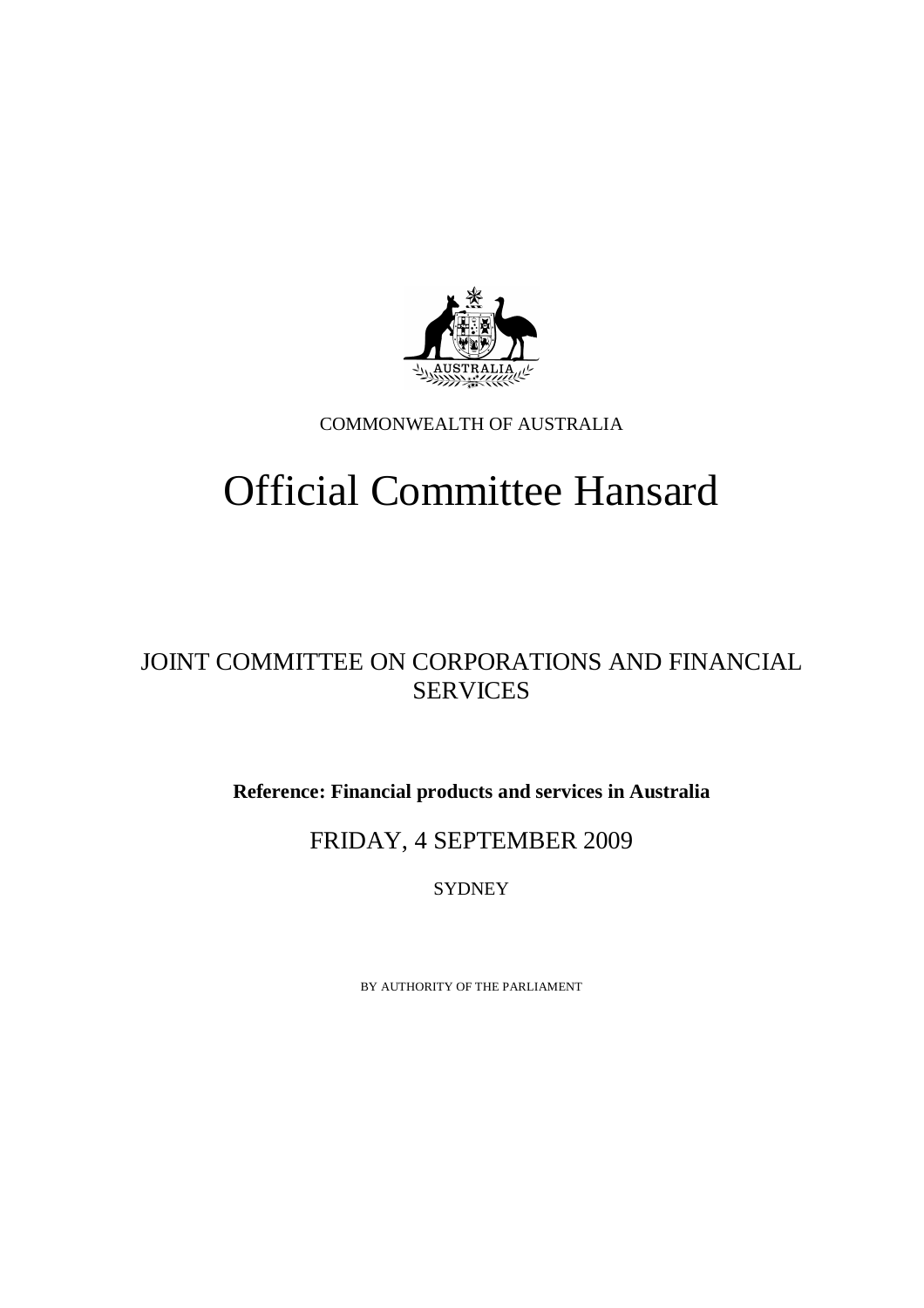[11.33 am]

### **MACKAY, Ms Claire, Director and Certified Financial Planner, Quantum Financial Services Australia**

### **MACKAY, Mr Tim, Director and Certified Financial Planner, Quantum Financial Services Australia**

**CHAIRMAN**—Welcome. I invite you to make some opening remarks.

**Mr Mackay**—Thank you for the opportunity to appear before your committee. Quantum is an independently owned, successful and growing financial planning firm and training organisation. We are both certified financial planners and chartered accountants and between us we hold bachelor's and master's degrees in commerce, economics, law and business administration. Claire is also admitted to the New South Wales Supreme Court.

Australians today are concerned about the financial planning industry, and rightly so. They have seen recurring examples of rampant abuse of consumers and a lack of professionalism shown by the advisers they trusted. From Townsville to Geelong to Perth, if you have not been personally impacted then you will know someone who has been. The focus of our submission is recommending practical reforms. With your help, we can boldly reform the financial planning industry so that consumer confidence and our profession will emerge stronger than ever.

It is time for financial planners to be honest with themselves. As financial planners, we regret the actions of those financial planners who have abused their clients' trust. As financial planners, we take charge of our own destiny today by proudly and loudly pleading with you to give us an explicit statutory fiduciary duty to our clients. We know that many in our industry are sceptical of how and whether an explicit fiduciary duty will work. There are many complicated issues to resolve but as professional financial planners we can make it work.

It is time to empower consumers and increase competition by turning off the 'rivers of gold'. It is a sad fact that, in financial planning, he who pays me is my boss. No-one would consider allowing lobby groups to pay fees to politicians, yet we allow product manufacturers to pay financial planners and dealer groups. By 'rivers of gold', we mean commissions and any other type of financial arrangement between product providers, platform and dealer groups and advisers. The only parties who resist this reform are those who financially benefit from the rivers of gold.

We recognise that it will be hard, unpopular and costly for many in our industry to undertake this reform. We do not accept that voluntary industry codes are sufficient. This reform is not about helping financial planners. It is about helping consumers. I would now like to hand over to Claire, who, if you were wondering, is my sister.

#### **CHAIRMAN**—We weren't!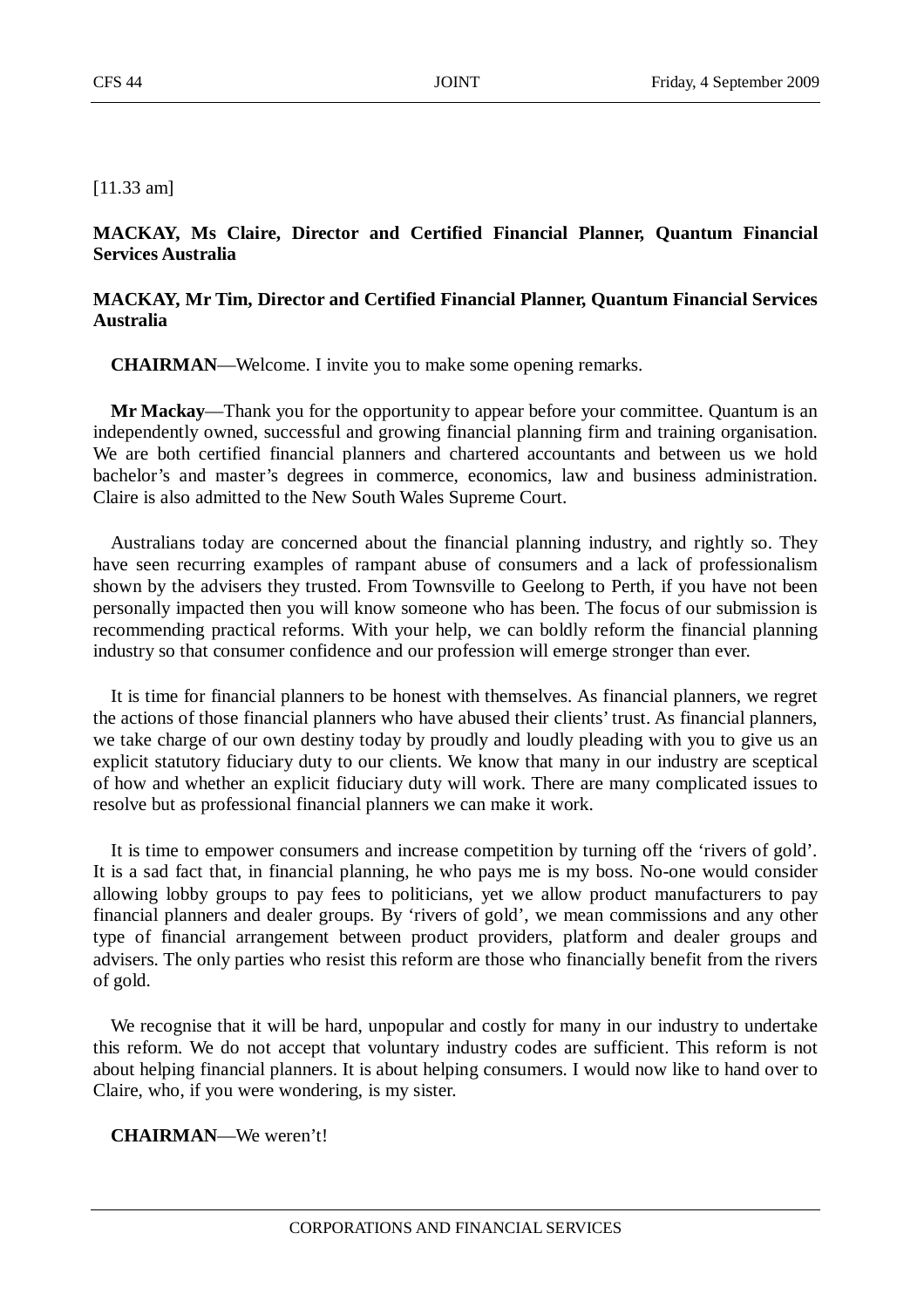**Ms Mackay**—Quantum's financial planning business specialises in investment, retirement planning, and superannuation advice. We advise our clients. We do not sell them products. It is time to call the salespeople what they are: salespeople. In the interests of consumer transparency and protection, there should be a clear distinction between independent advisers and financial product salespeople. Furthermore, there should be no distinction in the standard to which either is held. They should both have a fiduciary duty to their client. The aim of this is to provide clarity to consumers—not to make it easier for people to sell their products.

It is time for the real financial planners to stand up. We propose the establishment of a professional standards board which is independent, self-funding, with compulsory membership, which sets high and uniform professional and ethical standards. Only members of such a board could call themselves financial planners or financial advisers. Consumers will then have professional titles they can recognise and they can trust. We estimate the cost of this to clients at 1c a day, and we are happy to discuss this further.

It is time to raise the bar. We call on you to raise the financial planning education and experience entry standards. We are proud that our submission is one of the few to recommend how you can practically implement this. We are happy to discuss this further.

As financial planners with a long future before us in the industry, we are passionate and proud of the value we add to our clients. We are honoured to be our clients' trusted adviser. We are the second generation to advise Quantum's clients and we want the next generation to be proud of the profession that today we, together with your leadership, helped reform.

**CHAIRMAN**—Thank you very much. We really appreciate your submission and the detailed work you have gone to, and your presentation today. Do you think FSR is sufficient, in the way it currently stands, to deal with all of the complexities that are involved in the giving of advice? Do you think there is just enough in there, enough application in FSR, to be able to deal with all of those complexities?

**Ms Mackay**—From the comments made earlier to the committee, we think the FSR does actually have a fiduciary duty to clients that is imposed on advisers. We think that the regime was a watershed five to seven years ago and it does have the ability to work. It does work.

**Mr Mackay**—Where it could possibly be beefed up is in the addition of the fiduciary duty. We believe there is an existing implicit Commonwealth fiduciary duty, and we are a bit concerned by other organisations who state that there could be a cost in adding an explicit one if there already is an implicit Commonwealth fiduciary duty. It does concern us somewhat.

**Senator MASON—You heard the evidence of the previous witnesses, didn't you?** 

**Mr Mackay**—Yes.

**CHAIRMAN**—Can you just clarify for me: does 'know your client' mean 'act in the best interests of your client'?

**Mr Mackay**—That is how we interpret it.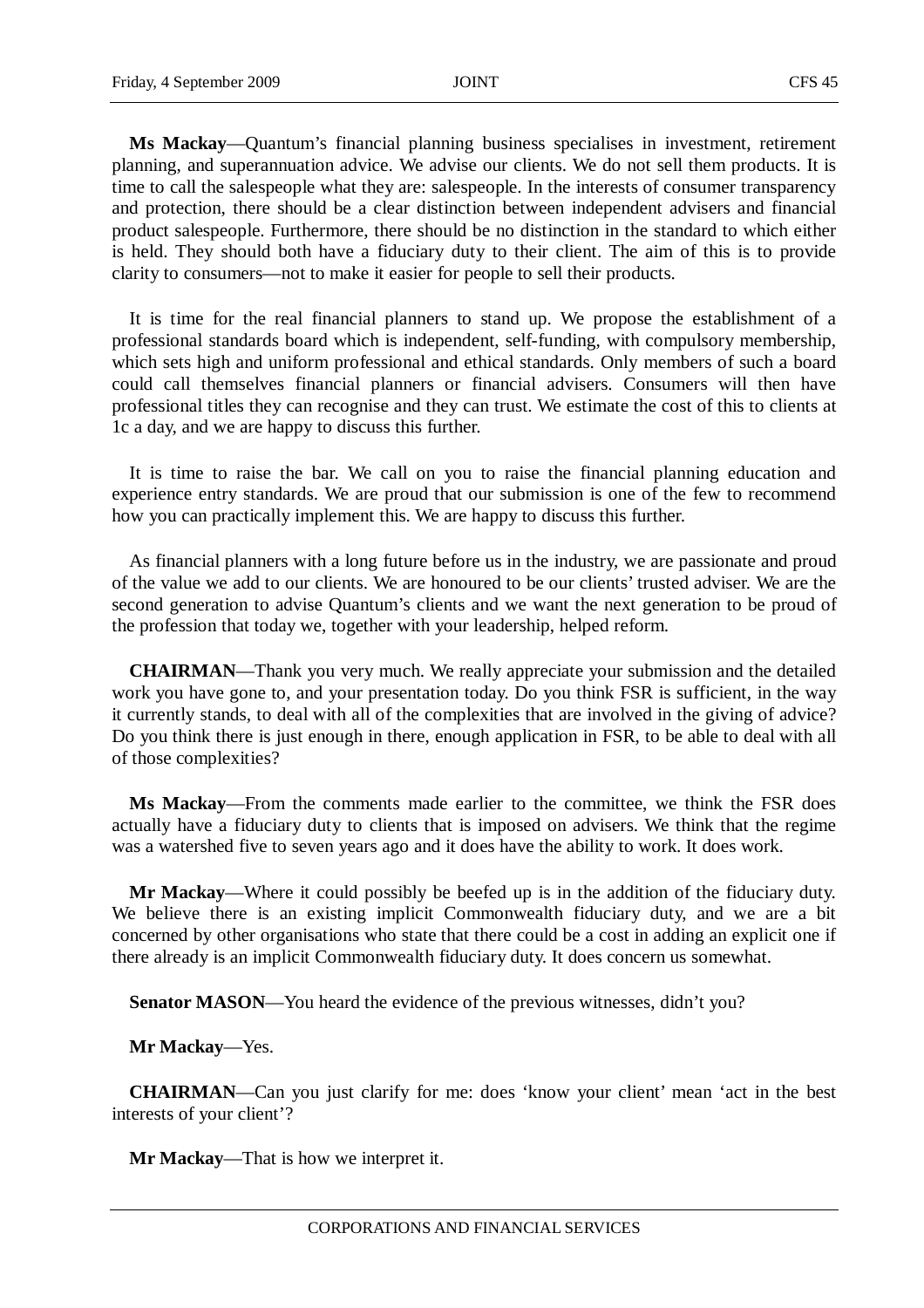**CHAIRMAN**—That is how you interpret it. But is that what it means?

**Ms Mackay**—We are not lawyers, but in practical terms if you know your client and you are giving them advice that is appropriate to who they are then it does mean acting in their best interests. I cannot understand how advisers could give advice that is not in the best interests of their client.

**CHAIRMAN**—But what do you think about the fact that it is absent from FRS? FSR talks about knowing your client. It is one thing to know someone; it is something else to act in their best interest.

**Mr Mackay**—Correct.

**CHAIRMAN**—Is that a deficiency?

**Mr Mackay**—Yes, that is why we are recommending the addition of the explicit fiduciary duty.

**CHAIRMAN**—You do not take commissions—is that right?

**Mr Mackay**—We do, on insurance products.

**CHAIRMAN**—On insurance products only?

**Mr Mackay**—Yes. It is problematic in that area. We are transitioning to a fee-for-service model. As Claire said, we have a long future in this industry and the recommendations we are making are based on the future.

**CHAIRMAN**—Why do you not like commissions? What is it about commissions that you do not like?

**Mr Mackay**—First of all, my belief is that commissions reduce competition. One of the key aims should be that we reduce fees to clients. Undoubtedly the financial services industry is competitive. However, the competition is at the wrong points in the value chain. For instance, typically a client will come in and will be given advice to put their funds into a platform. To do that they will have to pay the adviser fees, the platform fees and the underlying fund manager fees. They will pay between 250 and 300 basis points. That is paid over and then there is a fight between the platform, the dealer group and the adviser on how to divide that pie. It is in no-one's interest to make that pie smaller. It is in everyone's interests to try and get a bigger slice of that pie. Now, if we turn it on its head and get rid of the commissions—and not just the commissions, also the other transfer payments between these bodies—then all of a sudden the adviser now has to negotiate with the client that level of fee. And they are in competition, effectively, with the product provider and the platform for a certain slice of the client's wallet. Do you understand my reasoning?

**CHAIRMAN**—Yes, I do. In your view would that mean that you could grow the broad market—that more people would get advice—or would it restrict the ability of people to gain advice?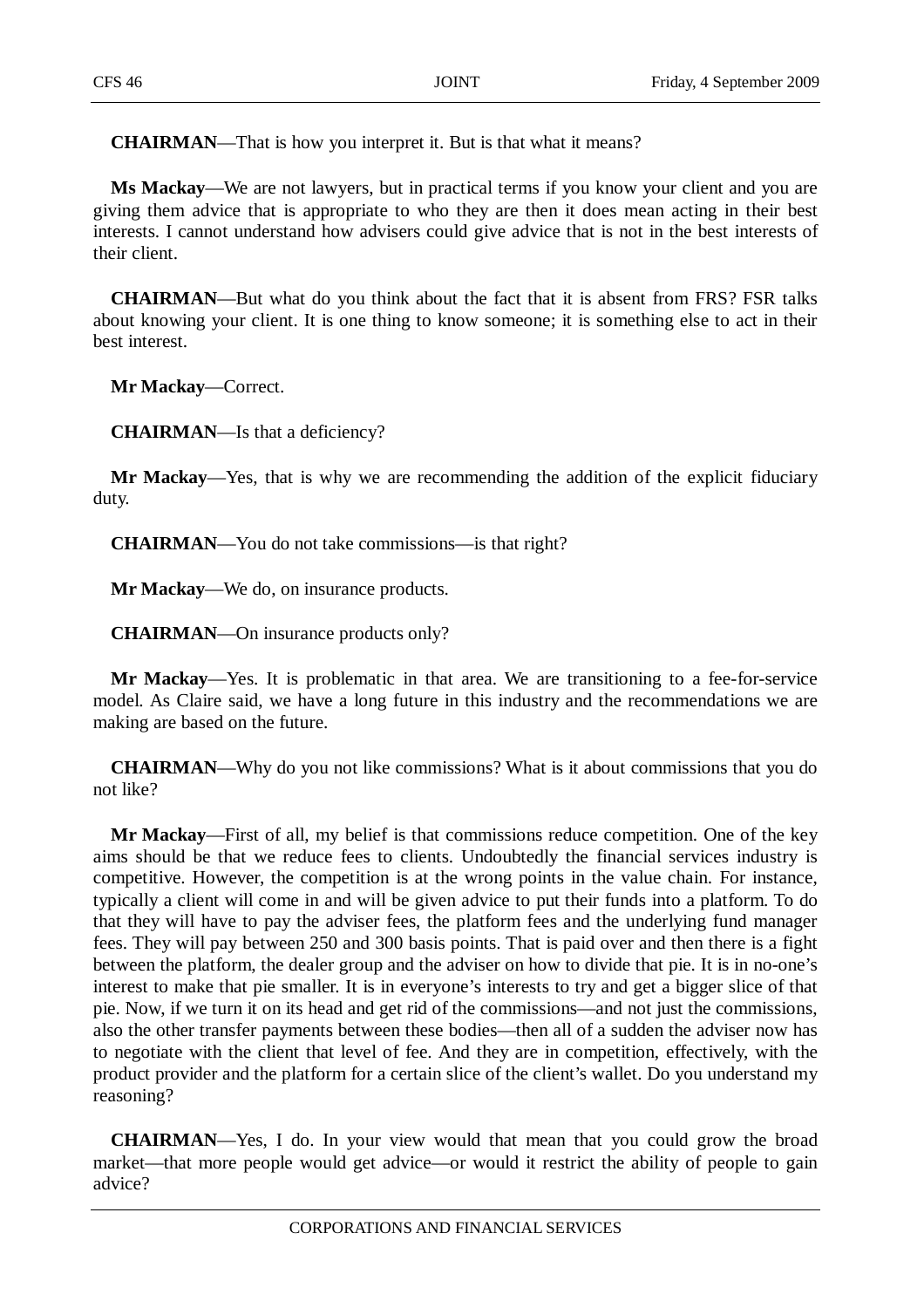**Mr Mackay**—I have heard two arguments put forward often. One is regarding choice and the other is regarding reducing access to consumers. I think both are fatally flawed arguments. The first is that consumers want choice. We actually advocated this view until about six months ago. You have CHOICE coming in this afternoon. I would ask you to ask them whether consumers want choice. I am guessing that they would say no.

**Mr PEARCE**—Did you advocate choice?

**Mr Mackay**—We did.

**Mr PEARCE**—What changed your mind?

**Mr Mackay**—Listening to the arguments that were put forward to us. We came to the conclusion that when clients come in they typically ask their financial planner which ones to choose. They do not come into a financial planner seeking choice on fees; they come in seeking good advice at low cost. Financial planners understand those fees much better. There is an information asymmetry and they have a financial interest in one being selected. So we argue that giving choice to consumers means that you are giving them an uninformed choice—and an uninformed choice is no choice at all.

Secondly, there is an argument put forward that removing commissions reduces consumer access to advice. Firstly, we do advocate that advice fees paid by the client should be tax deductible.

**Senator MASON**—Should be?

**Mr Mackay**—Should be, yes. I assume that when some people use this argument what they mean is that consumers would stop paying for advice if they knew how much it was really costing them. They seem to suggest that instead we should continue to hide the cost from consumers via commissions hidden in these products. To us, this seems like an appalling argument for allowing commissions to exist. According to Ric Battellino, the Deputy Governor of the Reserve Bank:

This reluctance to pay for advice upfront appears to be a form of money illusion, whereby investors may feel that they are somehow paying less for financial advice if the cost is buried in reduced earnings in the future.

**CHAIRMAN**—How does that work differently for the Storm case, where was the complete opposite. In fact, it was very up front—7½ per cent, in your face, a big fee, straight up front, right now. How does that work?

**Mr Mackay**—I do not know. I am not completely au fait with how they structured their fees. You are saying that they—

**CHAIRMAN**—Basically, they had a seven or 7½ per cent up-front fee. You paid it all up front in one hit, straight out of the investment product.

**Mr Mackay**—Yes. Obviously, there are many issues involved in Storm. We are talking about reforms at the general industry level as opposed to trying to fix the Storm situation.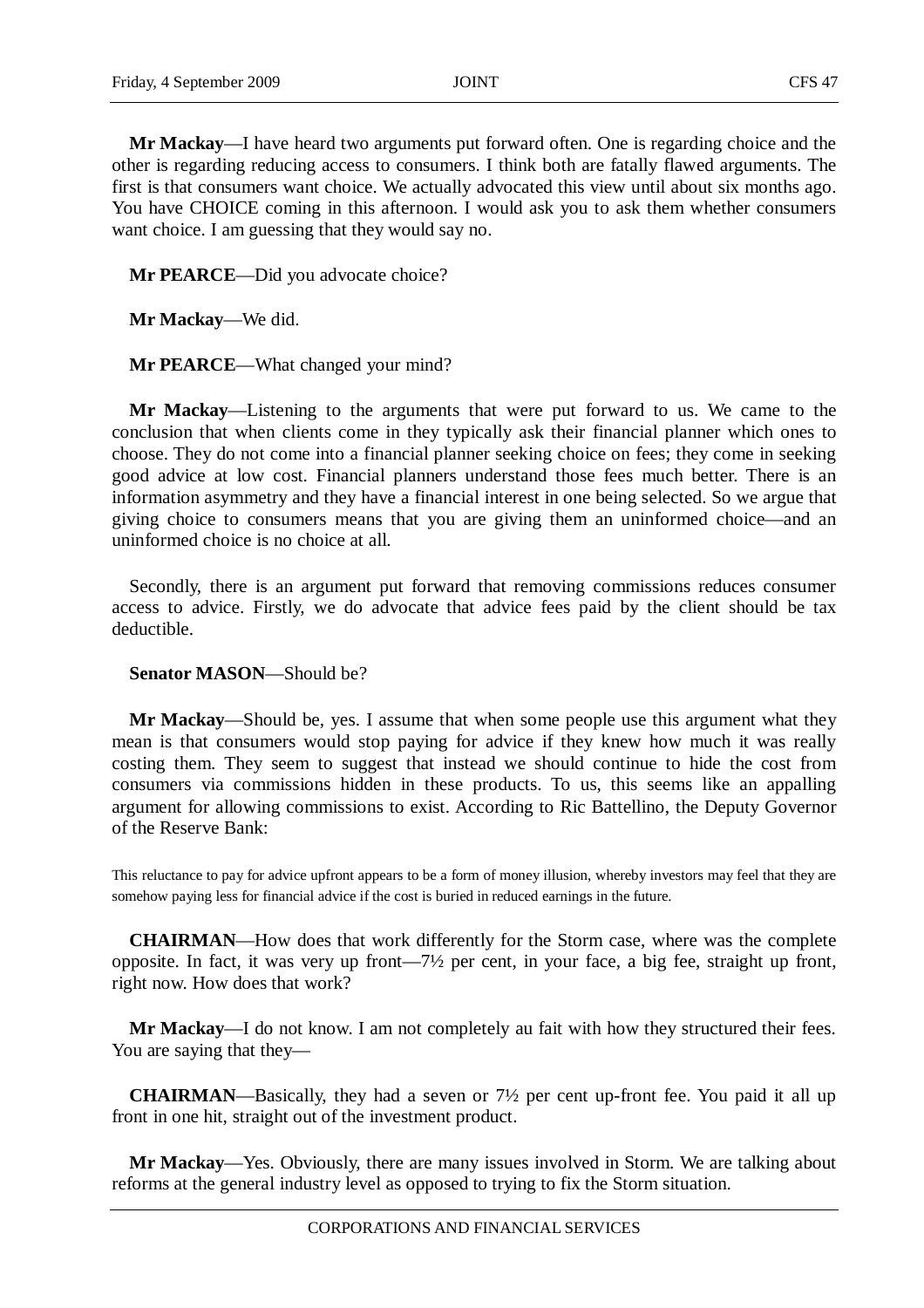**CHAIRMAN**—That is fine.

**Mr PEARCE**—The chair asked you about commissions. I think the question he asked you was: why don't you like commissions?

**Ms Mackay**—I think the thing is—

**Mr PEARCE**—No—you answered it. So, you do not like commissions?

**Ms Mackay**—We do not.

**Mr PEARCE**—But if I come to your business today to buy insurance, you would sell me a product with a commission. Have you knocked commissions back?

**Ms Mackay**—In certain circumstances—we have spoken to our clients about this—if the commission is taken away, it is not necessarily credited back to the consumer's account.

**Mr PEARCE**—No—but if I come to your business today and I say, 'I'd like an insurance product,' you would tell me that you still insurance products with commissions.

**Mr Mackay**—For legacy. We accept commissions on legacy products. Typically, for new clients who come in today we charge a fixed fee per year, regardless of insurance or other products we put them into.

**Mr PEARCE**—Let's say I come in and I have a legacy product, but I am happy to move to you from some previous person, and I have an insurance product with Asteron, let's say, or Tower. You do not like commissions, but you operate in a market where you accept commissions.

**Mr Mackay**—Correct.

**Ms Mackay**—We talk about it with the client. For new clients, we do not want to accept commissions. That is the line. For clients who have legacy issues, we work through them. We are transitioning clients across and some clients are saying, 'Look, I don't want to have to write the cheque every month,' or whatever, so I am happy to do that.

**Mr PEARCE**—So, if I come to your business today and say, 'I'd like to get some insurance. What would you recommend?' you will only recommend to me an insurance product that does not have a commission?

**Ms Mackay**—No, we would recommend the best product for you in your circumstances that is available in the market.

**Mr PEARCE**—What happens if it has a commission? Would you recommend it to me?

**Ms Mackay**—We would obviously—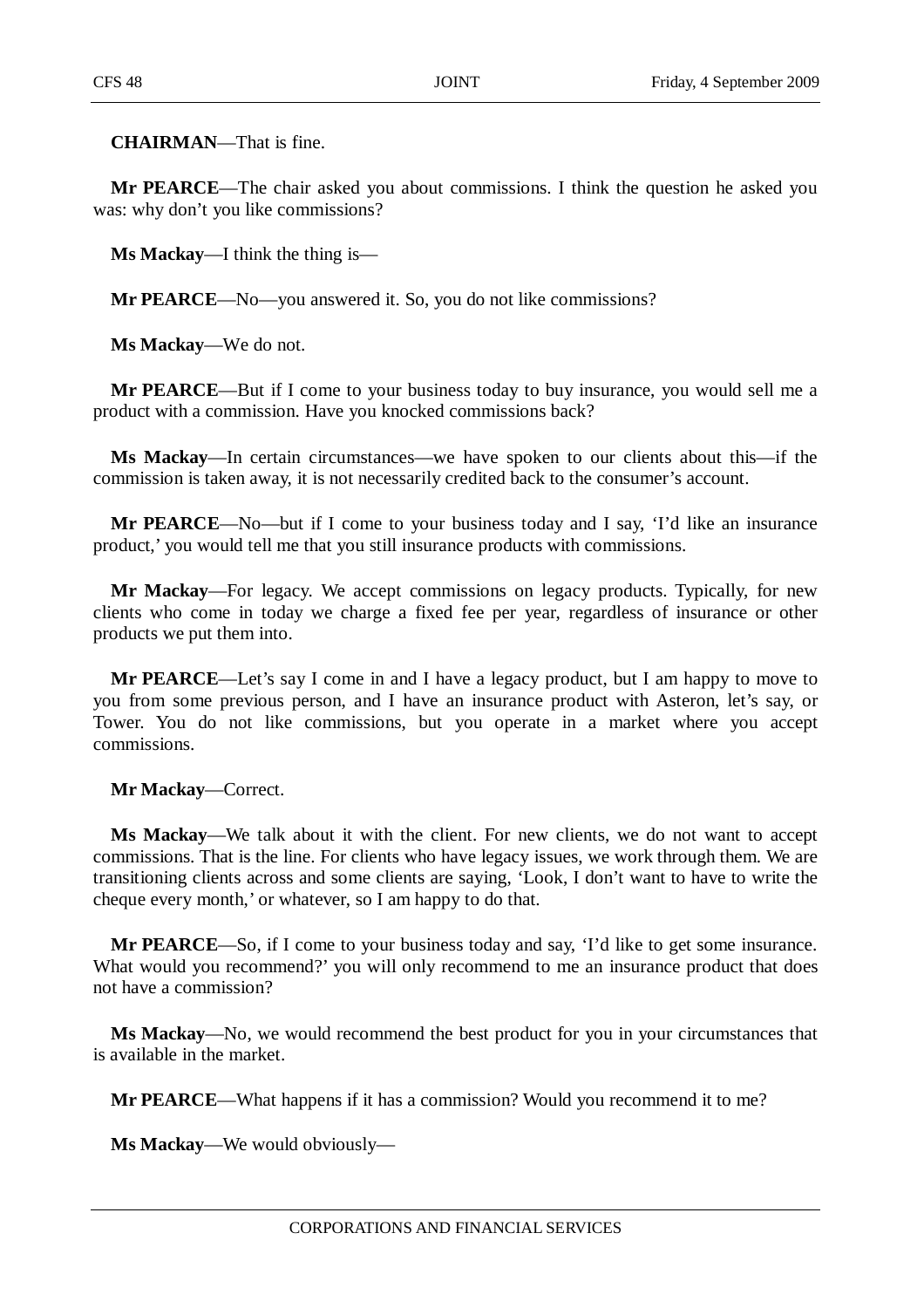**Mr Mackay**—We can set commissions back to zero in some circumstances.

**Mr PEARCE**—That is my point: will you recommend a product to me that does not have a commission to you?

**Mr Mackay**—It depends on the circumstances of the client.

**Ms Mackay**—If you come in and say you want insurance without commission, we would do everything we can to get you the product that is appropriate for you.

**Mr PEARCE**—Let's take a practical example. You are in North Sydney, aren't you?

**Mr Mackay**—Chatswood.

**Mr PEARCE**—Same place! Let's say I walk in this afternoon and I share with you my particular circumstances. You will go about 'know your client' and all of that. I share with you and you find out I have an income, expenditure, and a nine-year-old son and older children who cost me a fortune et cetera, and you will say, 'Chris, I think the best product for you would be X, Y or Z.' Will you recommend that to me if it has a commission?

**Mr Mackay**—For new clients we do not charge commissions, so, no, we would not charge you any commission on an insurance product.

**Mr PEARCE**—You won't?

**Mr Mackay**—No, not for a new client.

**Mr PEARCE**—Regardless of the product?

**Mr Mackay**—Regardless of the product.

**Mr PEARCE**—But if I am a former client of someone else and I have an existing policy—

**Ms Mackay**—But you are a new client to us.

**Mr Mackay**—If we can switch it off, we will.

**Mr PEARCE**—If you can?

**Mr Mackay**—Yes. If it is repaid to the client.

**CHAIRMAN**—I think we are clear. They are doing their very best.

**Ms OWENS**—You are transitioning. You did not say, 'We don't like commissions. We are stopping today.' You are actually transitioning. How difficult was the transition? Are their barriers to that transition? We hear stories that it would be very difficult for the industry to stop doing this. Can you tell us what the experience was like?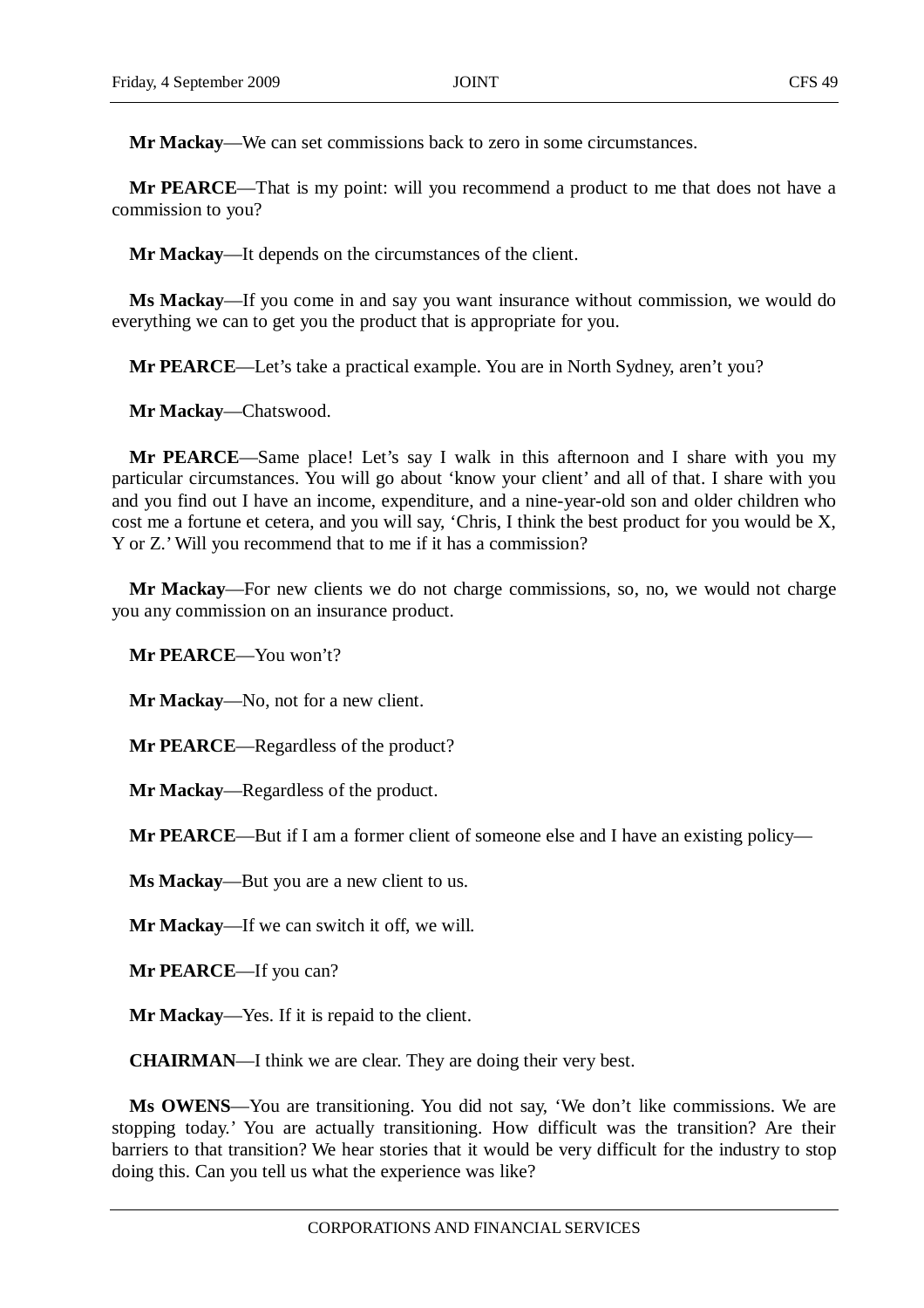**Mr Mackay**—For the entire industry, yes, we agree that it probably will be very difficult, but that is not a reason to not undertake the reform.

**Ms OWENS**—Why would it be difficult, from your experience?

**Mr Mackay**—We use the expression 'rivers of gold'. It is very descriptive. Earlier, you discussed the fact that it is easy to collect this money, with regard to commissions. Accountants have to chase up their clients. With financial planners it is all played by the product manufacturer. All of a sudden we now, as financial planners, have to chase up money from clients. Also, it means you have to have an ongoing a relationship with that client. You have to offer them a good service, otherwise they will not be prepared to pay it. If there is no service and no relationship ongoing, even though a commission has been paid, it will be hard to transfer that commission into a revenue.

**Ms OWENS**—So there is an additional cost to your business of chasing the fee?

**Mr Mackay**—Potentially there is, and there is the lost revenue from clients whom you no longer talk to but for whom you are still getting commissions.

**Ms Mackay**—The hardest element in the transition across is having that conversation with the client because, for many in the industry, if they have not had a conversation for a while, it is difficult to prove that they are providing value. All of a sudden they are turning around and saying we are now not receiving money from someone you were not aware of or have forgotten, but now we are actually asking for money out of your bank account. That conversation is the difficult thing. I think many in the industry are afraid of having that conversation with their clients because they are going to have to stand up and say, like a lawyer or like an accountant, 'My time and my professional expertise is valuable and I should be paid for it.' It is that conversation that professionals have with their clients to justify their value and to justify their payment.

**Ms OWENS**—But you are able to turn those commissions off in every case if you wish. Are there some products where you cannot?

**Mr Mackay**—There is an issue with some products in that you can turn the commission off, but it is not then rebated to the client. Then we have to charge them on top of that.

**Ms OWENS**—Thank you.

**Senator MASON—I** thank you very much for your submission. I suspect there would be many in your industry that do not enjoy it; nonetheless, I thank you. You believe there should be a statutory fiduciary duty. Is that right?

**Mr Mackay**—Yes, we do.

**Senator MASON—That will certainly clarify the law. Do you think that commissions** constitute an inherent conflict of interest?

**Mr Mackay**—Yes, we do.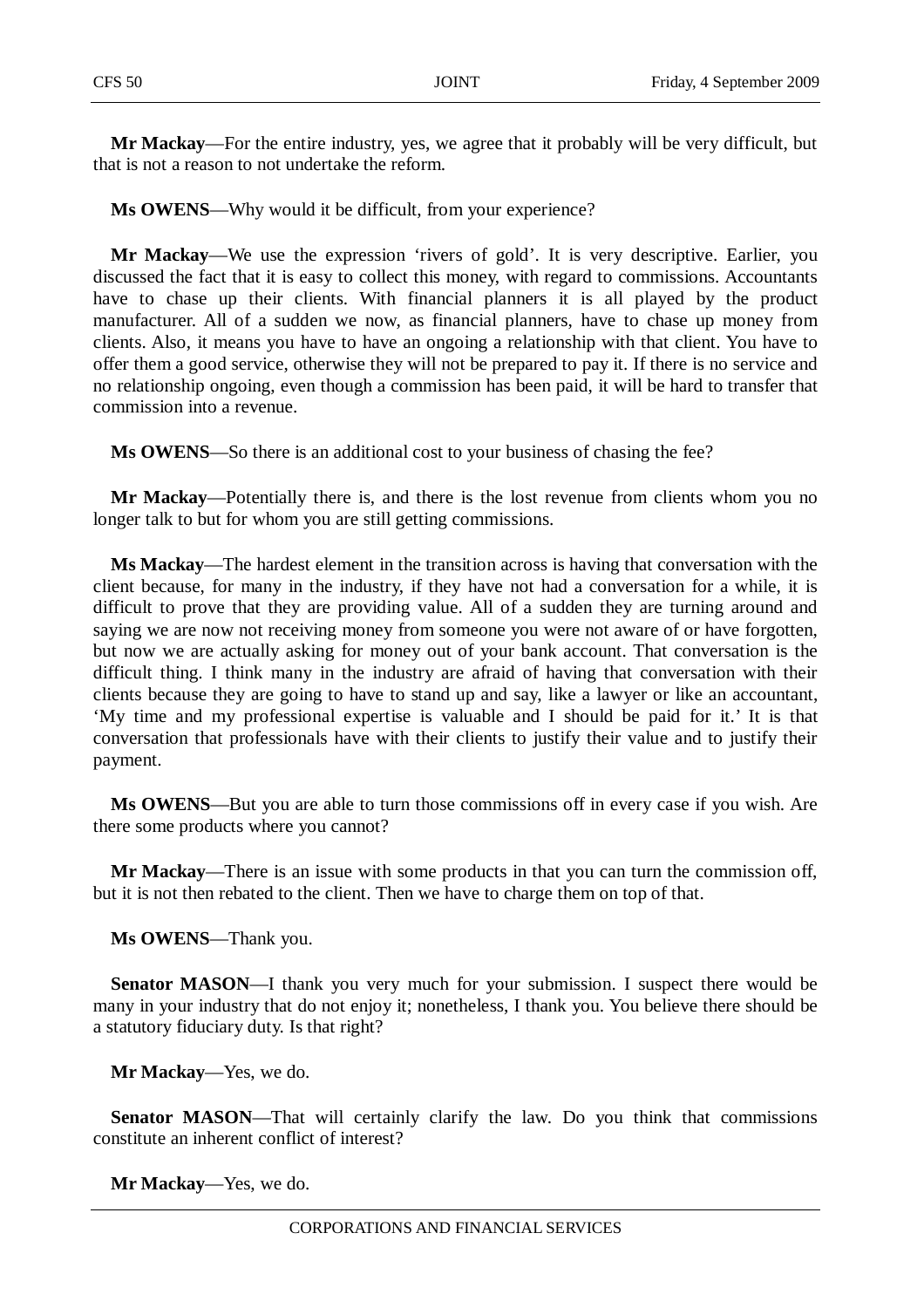**Senator MASON—Because it skews the nature of the advice?** 

**Mr Mackay**—It can.

**Senator MASON—You say on page 5 of your submission:** 

For example, where an organisation accepts commissions or hidden payments on any financial product it is reasonable to assume (unless otherwise stated) that their submission will support the continued allowance of commissions or propose delaying tactics to protect commissions on those financial products for as long a period as possible.

Is that right?

**Mr Mackay**—Yes.

**Senator MASON—The argument we are hearing consistently is this: if commissions go,** disadvantaged people in particular will have less access to financial advice. You have proposed that advice might be tax deductible, which would increase accessibility. But you also said that this would make the cost of that advice apparent rather than hidden. Is that what you are also arguing?

**Mr Mackay**—Yes.

**Senator MASON—Do** you think that is a good thing?

**Mr Mackay**—Yes. I think all fees for advice should be agreed between the financial planner and the client themselves, and the transfer of money should be from the client to the financial planner.

**Senator MASON**—This would lead to the further professionalisation of the industry?

**Mr Mackay**—Yes.

**Senator MASON**—Thank you.

**Mr PEARCE**—I was impressed by the comments you made about your academic qualifications. You would obviously like to see the bar lifted in terms of qualifications. Can you share with us how you think that would be best structured and what sort of qualifications are involved? Do you think there needs to be a minimum and what would that minimum be?

**Ms Mackay**—As you are probably aware from other submissions, the current standard for the RG146 qualification is the equivalent of a diploma level. We are currently involved in discussions with IBSA, Innovation and Business Skills Australia, the body that looks after the content of those diplomas, about raising the content and standard. We would recommend that we immediately raise it to an advanced diploma level for new entrants. We will not go into the grandfathering issue. We also recommend immediately imposing an experience component to it.

**Mr PEARCE**—So that there is some practical experience to it?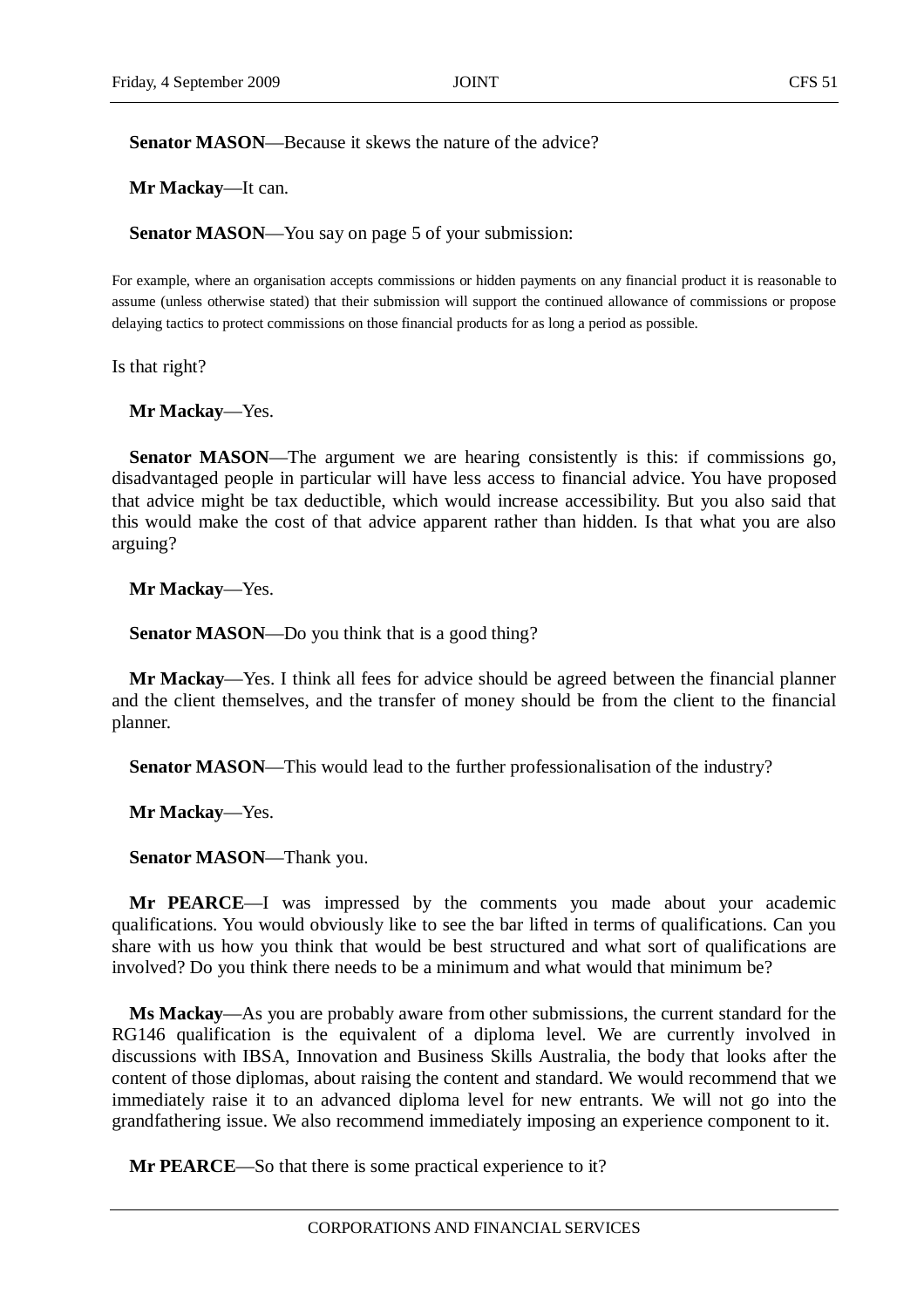**Mr Mackay**—Yes, so there is an 18-month or a two-year supervised work experience.

**Mr Mackay**—Just to qualify, we view an advanced diploma at first-year university level.

**CHAIRMAN**—First year?

**Mr Mackay**—Yes. It is currently at diploma level.

**Mr PEARCE**—So you are saying an advanced diploma. Okay. The other question I had was: you made a suggestion, which I think is a very interesting suggestion, about having an independent oversight regulatory body. I presume that you mean something like the AASB—the Australian Accounting Standards Board. Do you mean the same sort of model as that, where it is an independent board with its own ethics, its own benchmarks and its own governance process? Is that the sort of model you are talking about?

**Ms Mackay**—Slightly. In that one, the individual accountants are not members of that board, so the Institute of Chartered Accountants and the CPAs support that board and adhere to it and impose those obligations.

**Mr PEARCE**—You want the planners to be individual members.

**Ms Mackay**—We would like that as well, yes. Similar to what has occurred in the UK.

**Mr Mackay**—It is what is going on in the UK at the moment and it is also what the financial planning association in America is advocating—a professional standards board over there as well.

**Ms OWENS**—Is there any role at all for a pure salesperson—a person who sells one product and that is it?

**Mr Mackay**—Yes. We use the analogy: if you walk into a Ford dealership you should expect to buy a Ford. There are some financial advisers out there who are in a similar situation. There is always a role for them, but it should be made perfectly clear to the consumer that that is the role that they are fulfilling.

**Ms Mackay**—I think at the moment the concern is that consumers cannot identify who independent advisers are and who are salespeople employed by product manufacturers to sell their product.

**CHAIRMAN**—Just on the compliance issue, and there are two parts to my question: how do you see compliance and how do you think the industry sees compliance? Is compliance about ticking a box and protecting yourself, or is it about providing protection for your client? How do you see that and how does the industry see it?

**Ms Mackay**—We actually talk about a compliance culture within our organisation. We see it as embedded in everything we do, because ticking a box is not the essence of what compliance is about. It is not about making sure that the boxes are ticked. We see it as protecting us as licensee, our advisers as authorised reps, and our clients. We see it as uniform.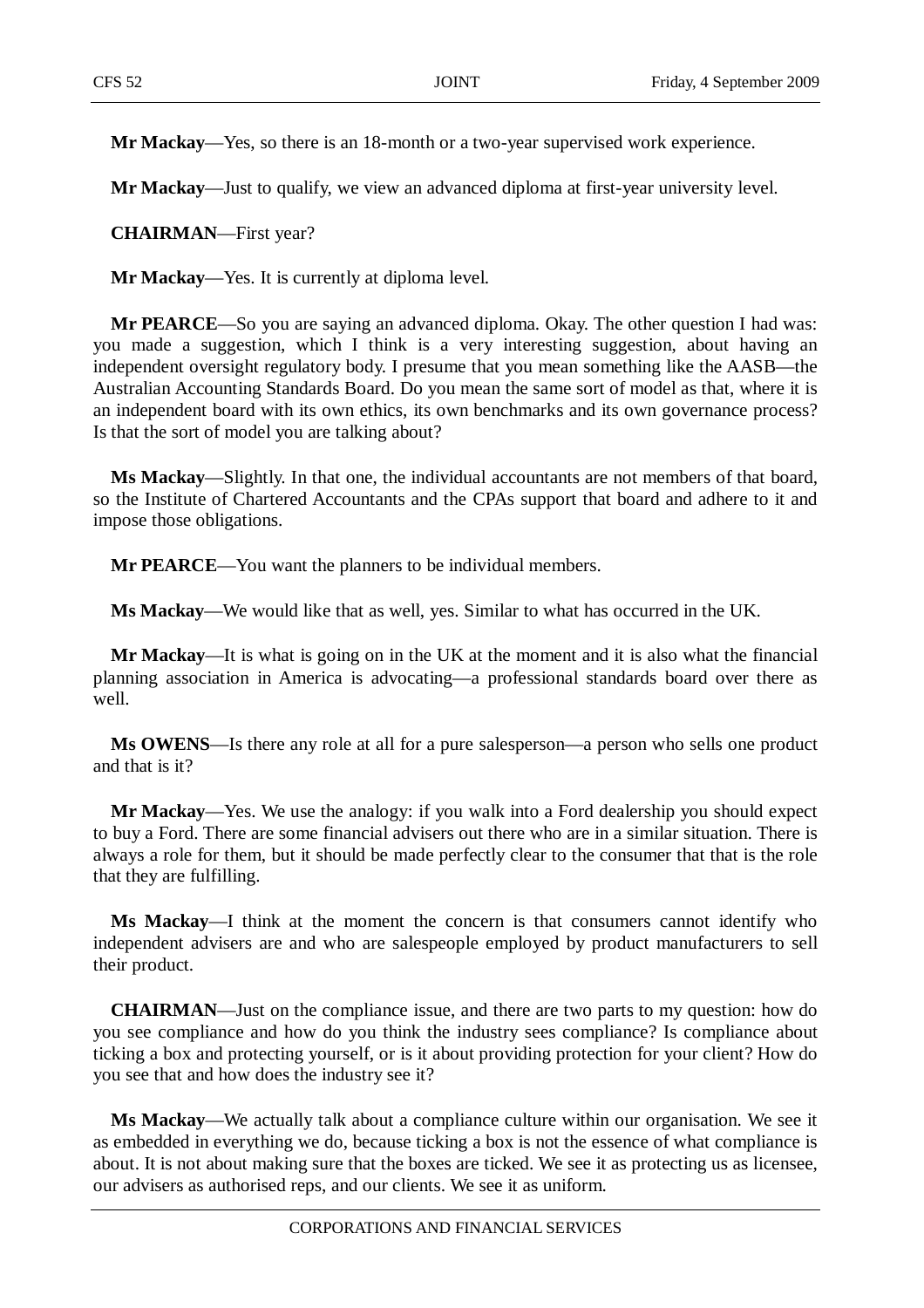**CHAIRMAN**—How do you think the industry works? Is compliance just about ticking the box and protecting yourself rather than focusing on the protection of your clients?

**Mr Mackay**—I do not feel we are qualified to comment on behalf of the rest of the industry.

**CHAIRMAN**—That is fine.

**Mr PEARCE**—You have got an interesting business, it seems to me, in the sense that you hold an AFSL but you are an RTO in your own right as well. Why are you an RTO?

**Mr Mackay**—We see great synergies between finance and education. As a registered training organisation we do not just educate our clients; we also educate our financial planning clients—

**Mr PEARCE**—You do. That was going to be my next question.

**Mr Mackay**—Yes, we do, for those who want to learn more. Some are too busy, some are not interested, but that is a big part of our service: we educate our clients, because educated clients are happier clients, in our experience.

**Mr PEARCE**—In my own experience, I think that there would be very few AFSL holders who are also RTOs. So I think it is quite an interesting model that you have developed there. I think it is good for your own people as well as for your clients. On that score, how do you attract clients to your business?

**Ms Mackay**—The majority of them are through word of mouth. Our clients are happy clients and they want to refer us to their friends and family.

**Mr PEARCE—You have never had an unhappy client?** 

**Ms Mackay**—We have had clients who have been unhappy at times, and we work through the issues with them.

**CHAIRMAN**—Could I bring you back to education just briefly? You obviously do not try to educate your clients in terms of understanding all the intricacies. You are not trying to give them a diploma-level understanding. It would be impossible. What are you trying to educate them to understand?

**Mr Mackay**—Risk and return are the two biggest concepts.

**CHAIRMAN**—How quickly, normally, could you impart that sort of education?

**Mr Mackay**—It is a process.

**CHAIRMAN**—Could you, in a reasonably short period of time in a meeting, explain the basic concept if somebody said they really did understand the basic risk.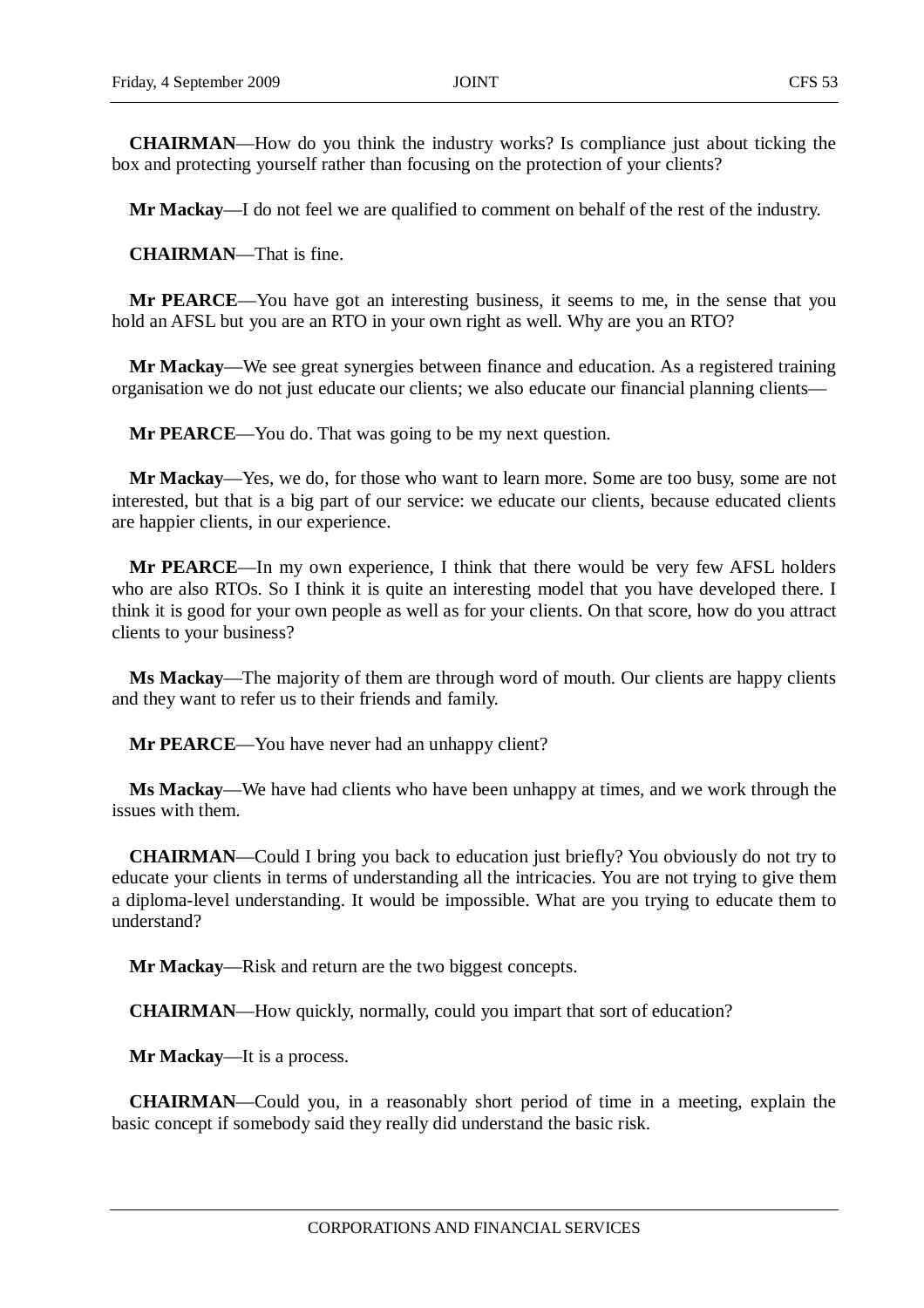**Ms Mackay**—You can begin that discussion, but it is also re-emphasising that with your client. Clients come in with fixed views, and if you are trying to educate them about something you need several discussions.

**CHAIRMAN**—Can it be done in reverse? You are trying to do the right thing; you are trying to educate your clients to understand risk so they do not take too much risk. Can it be done in reverse, where you can educate someone into taking more risk than they ever dreamed possible?

**Mr Mackay**—Yes, I do believe that is the case. For instance, if you look at the term 'high yield bonds', they were originally called junk bonds. They are exactly the same product, but it is how you market that product. In that case, the old name 'junk bonds' was focused on the risk. When they changed the name to high yield bonds, all of a sudden the focus was on the return.

**CHAIRMAN**—So education seminars can be just as much aimed at so-called 'educating' people into taking more and more risk, rather than educating people about what risk is.

**Mr Mackay**—They could be used in that way.

**Mr PEARCE**—That is interesting, isn't it? Some evidence earlier from a financial adviser planner was interesting. I would like to contrast this. Again, it is a practical example. Chris walks in again to Quantum Financial Services and we go through the whole process, and I say to you: 'No, but hold on a minute. I've been told by my friend'—you must have this a bit—'that they've invested in A, B, C, and that's where I want to go.' If you deemed that investment to be not in my interests given my profile and all the rest of it, you would tell me that presumably. But what would you do if I said to you: 'No, I want to put some money into A, B, C. I want to put some money into this fund or that fund because Mary or Jimmy my cousin's done that and they've done really well out of it and I reckon it's great.' What would you do?

**Mr Mackay**—We would go through a process of trying to educate you if we honestly thought that that was the wrong thing—

**Mr PEARCE**—Against it?

**Mr Mackay**—Yes, against it. Having said that, at the end of the day, if you are adamant that that is what you want to do, we are your adviser. We do not have any discretionary power over what you can and cannot do, and so if your direction is to do that, then we have to follow that direction. If we feel uncomfortable with that, if it is a massively disproportionate percentage of your portfolio, we would probably say, 'Thank you, but we really can't serve you as your adviser.'

**CHAIRMAN**—So you give them advice that if they wanted to do this, you would advise against it. But if they really wanted to, you would advise strongly in the direction of just a small portion of their portfolio?

**Ms Mackay**—Ultimately it is their money. We do not say, 'You can't go spending your money or you can't go put it in a bad investment that we advise you against.'

**Mr PEARCE**—So you would help me?